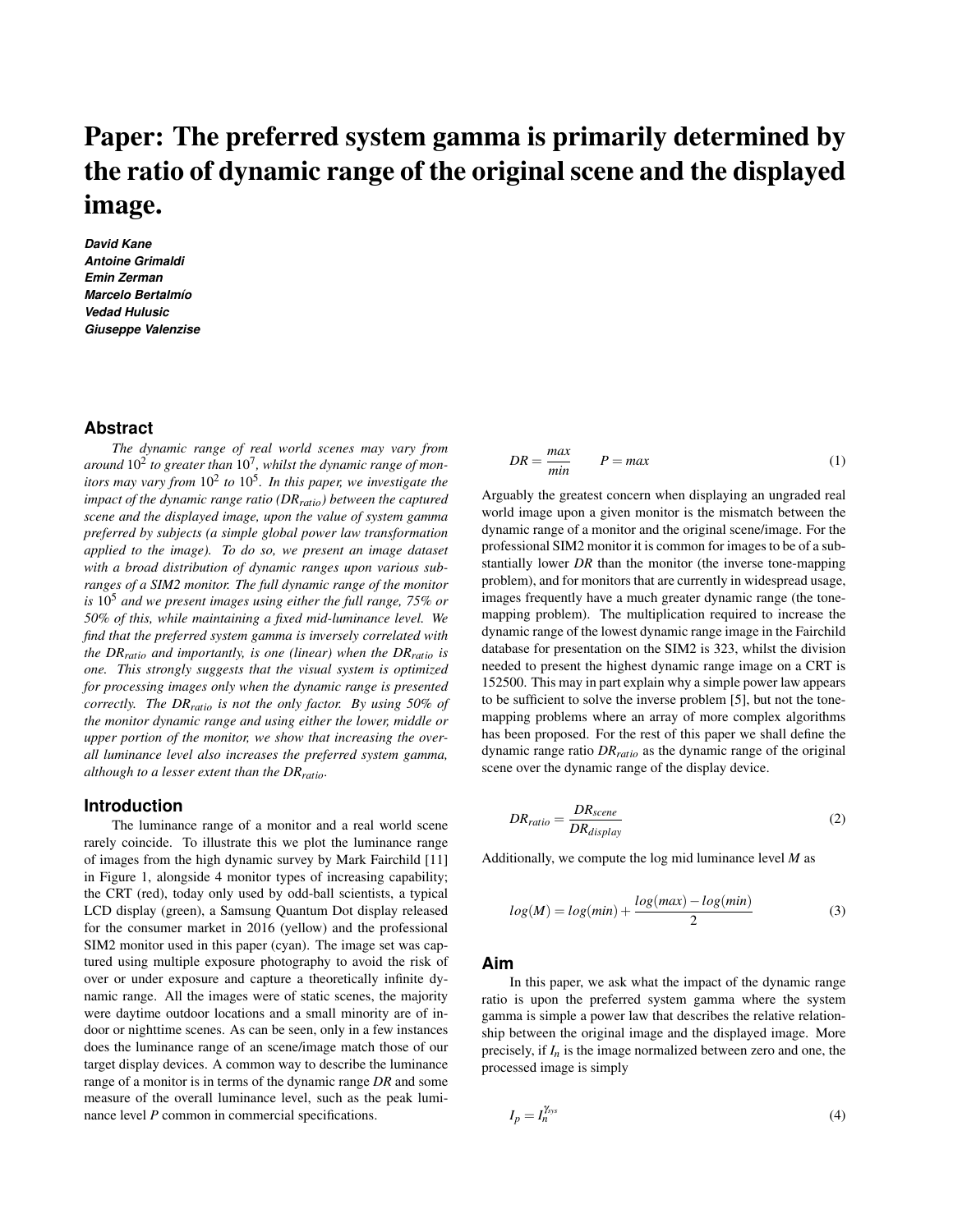

*Figure 1. (A) The luminance range of images for the Fairchild high dynamic range survey and various monitor types. The images are sorted from lowest dynamic range or highest. (B) Scatter plot of the minimum luminance against dynamic range (C) Scatter plot of the maximum luminance against dynamic range.*

and the displayed image

$$
I_d = min + I_p(max - min)
$$
\n(5)

where *max* and *min* describe the maximum and minimum luminance levels of a given monitor. Early display engineers using relatively low dynamic range displays and low dynamic range single exposure content (both between two to three orders of magnitude), found that the value of system gamma that gave rise to the most pleasing image was nonlinear ( $\gamma_{\rm sys} \neq 1$ ) and that the strength of the nonlinearity depends on the viewing condition; images viewed with a dark surround typically use a gamma of around 1.5 whilst images viewed with a light surround use a gamma of around 1.1 [8, 15].

This work is a direct extension of [3, 4] which investigated the preferred system gamma for images presented on three monitor types; a CRT, an OLED and an LCD monitor. The theory developed in this paper formed the basis for a patented tonemapping operator which is close to market [9]. The original work was limited by the monitors used, which were of relatively low brightness and/or dynamic range. In this study we use the professional SIM2 monitor which is one of the highest dynamic range monitors available today. The aim of this study is to investigate the impact of the dynamic range ratio upon the preferred system gamma. To do so, subjects were asked to rate the perceived image quality of images presented with various levels of system gamma and upon either the full range, or four sub-ranges of the SIM2 monitor (see Table 1) using the the distribution of images originally used in [3, 4] which were selected to cover a broad range of dynamic ranges.

## *Computing dynamic range*

In the introduction, we defined the (physical) dynamic range of an image or scene as the ratio between the maximum and minimum luminance of a monitor or scene. Dynamic range is a global image statistic, but computed in the simplest manner relies on just two pixels and thus may be subject to noise. In a previous study [3] we used the 0.01 and 99.99 percentiles to compute dynamic range, however, as images, and particularly high dynamic range images, have extremely long tails at the high luminance levels [3], the use of the upper percentile can lead to a large decrease in the estimated dynamic range. Given that noise levels are typically very low for the highest luminance levels in an image [18] we can be relatively certain of the higher values, but not of the lower values. As such we now use a percentile for the estimate of the lowest luminance level (0.01%) and use the maximum for the upper estimate. Unfortunately, without access to a ground truth database to evaluate the reliability of a given measure, we acknowledge that this procedure remains a best guess. We note that the study of perceived dynamic range is a current research topic [12] and may provide insight towards a more perceptually relevant measure.

The measure of monitor dynamic range is also tricky as it is not simply defined by the light emitted by the display but also the reflectivity of a monitor surface and the ambient light conditions in a room. One is advised to read [17] for an evaluation of the impact upon the effective dynamic range of cinema displays. For the SIM2 monitor that we use in this study, we compute the lowest luminance level as the minimum luminance level recorded by a photometer on the display under the ambient light levels. This level was found to be 0.05 nits. The highest luminance level is found to be 4249 nits. Thus for mathematical simplicity, we define the minimum as 0.04249 and the maximum as 4249 nits.

#### **Methods**

The psychophysical procedure, image processing and image set used here are identical to [3], although we shall review the major points below. The only major difference is the monitor used to present the images.

#### *Subjects*

8 subjects took part in the experiment, all had corrected to normal vision.

#### *Apparatus*

The experiment took place in a dark and quiet room. The stimuli were displayed at full HD ( $1920 \times 1080$  pixels) resolution on the SIM2 HDR47ES4MB 47" screen. The monitor was run in DVI Plus (DVI+) mode, which allows for direct and independent control of the backlight LEDs and LCD pixel values, based on the dual-modulation algorithm [21]. The viewing distance was fixed to three heights of the display, with the eyes in the middle of the display, both horizontally and vertically.

SIM2 HDR screen is able to generate high luminance values up to 4249 nits; however, finding proper LED and LCD values for each image becomes an optimization problem due to the light diffusing layer of the screen. The aforementioned dual-modulation algorithm finds LED and LCD values for each image using an iterative scaling approach. This method was found to be able to render the HDR image as close as possible to the intended luminance values [22]. Using this dual-modulation algorithm, each HDR image is ensured to have the intended luminance values.

## *Presentation protocol*

Images were presented on various subranges of the SIM2 monitor. There were five ranges in total as shown in Table 1. For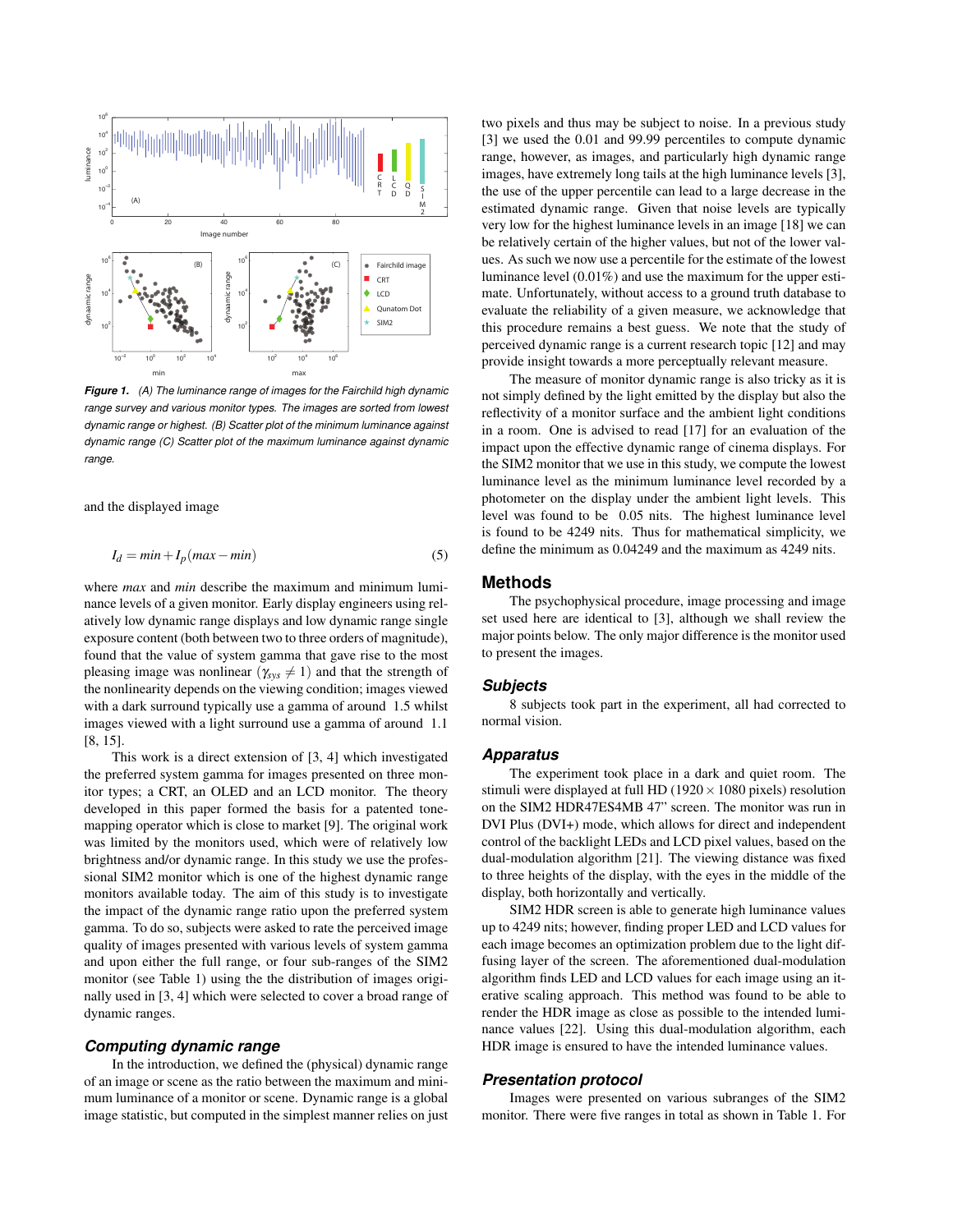conditions 1 to 3 the dynamic range decreases from 100% to 75% to 50% of the total monitor range, but the mid log luminance level is fixed at 13.43. For conditions 4, 3, and 5 the dynamic range is fixed at 50%, but the mid log luminance level varies from 0.76 to 13.43 to 238.94  $cd/m^2$  respectively.

| #                                                             | <b>Name</b>   | min     | max    | DR     | м      |  |  |  |
|---------------------------------------------------------------|---------------|---------|--------|--------|--------|--|--|--|
| 1                                                             | Full range    | 0.04249 | 4249.0 | 100000 | 13.43  |  |  |  |
| $\mathbf{2}$                                                  | 75% range     | 0.1792  | 1007.6 | 5623   | 13.43  |  |  |  |
| 3                                                             | $50\%$ center | 0.7556  | 238.9  | 316    | 13.43  |  |  |  |
| 4                                                             | $50\%$ dark   | 0.04249 | 13.4   | 316    | 0.76   |  |  |  |
| 5                                                             | 50% bight     | 13.4365 | 4249.0 | 316    | 238.94 |  |  |  |
| Table 1 - Images were displayed on five sub-range of the SIM2 |               |         |        |        |        |  |  |  |

**monitor.**

All images were presented with values of system gamma from 2−<sup>2</sup> to 2<sup>2</sup> at half *log*<sup>2</sup> intervals. All images and all conditions were randomly interleaved. To investigate the potential impact of sub-optimal adaptation condition 4 (50% dark) was repeated in a separate experiment and compare to the fully interleaved condition. Images were presented using Matlab and the psychtoolbox.

## *The image database*

All the stimuli were high dynamic range images from the HDR Photographic Survey [10]. The images were captured using multiple exposure photography using between 8 to 18 exposures levels. Images were combined using Adobe's built-in software to produce a *.exr* file which is a linear estimate of the relative luminance levels in a scene. In total, 105 images exist in the database. Of these, 98 have a corrective factor used to convert the values to absolute luminance levels. These were computed by checking the luminance level using a photometer used at the original scene. The images selected for this experiment are those used in [3, 4]. These were originally chosen to span a broad range of dynamic ranges and are detailed in Table 2.

| #  | <b>Name</b>             | min    | max    | DR     |
|----|-------------------------|--------|--------|--------|
| 1  | AmikeusBeaverDamPM2     | 0.37   | 3220   | 8680   |
| 2  | CanadianFallse          | 41.09  | 17390  | 420    |
| 3  | <b>DelicateArch</b>     | 269.80 | 24160  | 90     |
| 4  | DevilsBathtub           | 74.15  | 173960 | 2350   |
| 5  | DevilsTower             | 53.66  | 464750 | 8660   |
| 6  | <b>FourCornersStorm</b> | 16.67  | 3300   | 200    |
| 7  | HancockKitchenOutside   | 0.70   | 81130  | 115790 |
| 8  | LetchworthTeaTable2     | 1.08   | 4440   | 4090   |
| 9  | MackinacBridge          | 135.75 | 27330  | 200    |
| 10 | MirrorLake              | 55.88  | 18710  | 330    |
| 11 | PeckLake                | 21.19  | 28430  | 1390   |
| 12 | SmokyTunnel             | 1.98   | 38220  | 19320  |
| 13 | WallDrug                | 5.11   | 26520  | 51910  |

**Table 2 - Table of images used in this experiment.**

# *The task*

The subject was instructed to rate each image according to the perceived image quality. The subject did so by manipulating a sliding scale with a mouse. Values on the left hand side indicated poor image quality scores while images on the right hand side indicated good quality. Subjects were initially shown a random selection of the images to allow them to judge the range of quality images and to scale their answer appropriately. The val-

ues of system gamma evaluated were the same for all images and conditions tested as shown in Figure 2. Due to the heterogeneous nature of the image database, the preferred system gamma varies substantially between images and thus many of the presented values of system gamma are very sub-optimal. At the extremes, this could lead to images that were almost totally black or white. Subjects were instructed to only use the far left of the scale if no visible information about the scene was available. Otherwise, the subject was given no further instructions about how to score the images. In this manner, a floor effect could be avoided. Subjects naturally avoided a ceiling effect at the upper end of the scale (no maximum values were recorded). Subjects had unlimited time and proceeded to the next trial with a key press.

## *Data processing*

The preferred system gamma is taken to be the value that maximizes the image quality score. The image quality scores were averaged for all subjects and the resulting function was found to be unimodal, although the shape varies substantially between images. To obtain a sub-interval estimate, a fourth order polynomial was fit to each function. The image quality score was then the peak of this function and the preferred system gamma was taken to be the system gamma value at which the peak was located. This procedure is identical to [3] and example fits are shown in figure 2. This procedure is not ideal, but is sufficient so long as the effect sizes noted are greater than the potential bias caused by an inadequate fit to the data.

# **Results**

## *An example image*

We begin by illustrating the image quality functions obtained for an individual image: *DevilsBathtub* in Figure 2. The data for the three dynamic range conditions is shown on the first graph (bottom left) and the data for the luminance level conditions on the second graph (bottom right). Note that the data indicated by the red is identical in both. The solid dots denote the average image quality score at each system gamma level and the solid lines, the best fitting polynomial. The color denotes the condition as shown by the legends. These color scheme shall be used throughout the paper.

## *A control experiment*

In the main experiment we interleaved the five conditions. This meant that subjects may be sub-optimally adapted for the viewing condition in question. To evaluate this we run a control experiment by running condition 4 (50% range, dark condition) in isolation from the other conditions. The results are shown in Figure 3. On the left, we plot the system gamma for the interleaved condition against the system gamma for the control conditions. As can be seen, the values lie either side of the identity line and a t-test revealed no significant difference  $(n = 13, p > 0.5)$ . In contrast, on the right, we see that the image quality scores are always lower in the interleaved condition than the control condition  $(n = 13, p < 0.001)$ . Overall, this is encouraging as the primary research goal is to investigate the system gamma. The lowering of the image quality scores in the interleaved condition has two potential explanations (a) subjects may be rescaling their answers with regard to those images presented within a single session or (b) image quality scores may be higher in the control condition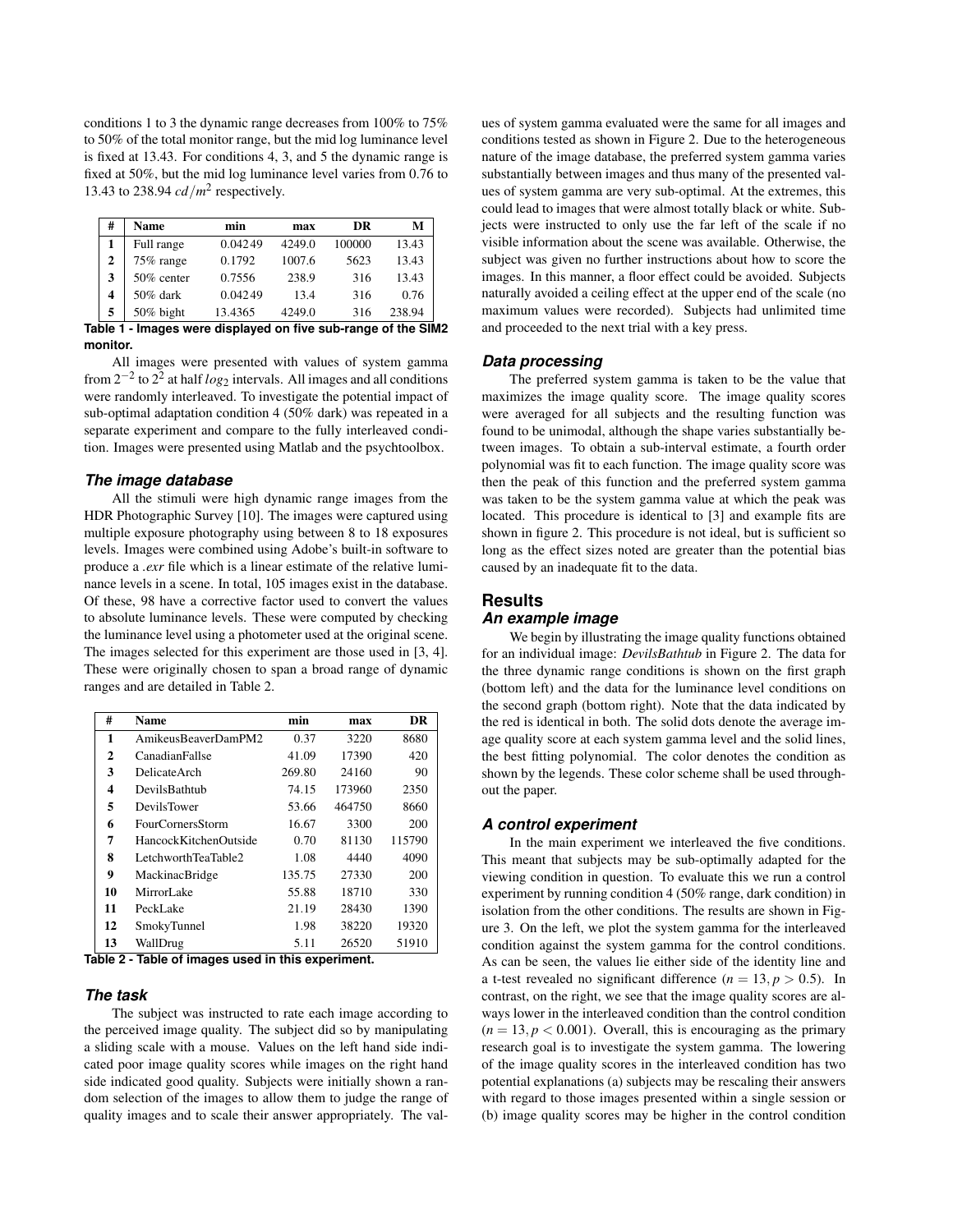

*Figure 2. Top. The image Devil's Bath tub from the Fairchild HDR photographic survey. Bottom left, image quality scores for conditions, 1,2, and 3. Bottom right, image quality scores for the conditions, 3, 4, and 5.*

due to better visual adaptation. It should be noted that in the previous study [3, 4] which used an identical paradigm, obtained clear differences in image quality on different monitors (each monitor was evaluated in a separate session), indicating that that any rescaling was not complete. The lack of an effect for the system gamma data is theoretically intriguing as it indicates that this particular adaptation is rapid.



*Figure 3. Results for condition 4 (dark, 50%) with trails either interleaved with the other conditions or investigated in isolation: a scatter plot of system gamma (left), and a scatter plot of image quality (right).*

## *Evaluating the different conditions*

In Figure 4 we present the average results for each condition. On the left, the data is plotted as a function of the dynamic range, while on the right as a function of the mid luminance level. The results demonstrate that both image quality and system gamma increase with both dynamic range and the mid luminance level.



*Figure 4. Results averaged across all images: System gamma as a function of dynamic range for conditions 1, 2, & 3 (top left); System gamma as a function of the mid-luminance level for conditions 3, 4, & 5 (top right); Images quality scores obtained at the preferred system gamma (bottom).*

## *As a function of the dynamic range ratio*

In Figure 5, we plot the preferred system gamma as a function of the dynamic range ratio (Equation 2). On the left, the three dynamic range conditions are presented, whereas on the right the three mid-luminance levels are used. If one considers all three dynamic range conditions as one, then the major conclusion is that when the ratio of the dynamic range of the monitor and the image are approximately matched, the preferred system gamma is approximately one (linear). We speculate in the discussion that this is due to the visual system being well tuned to the statistics of natural images.

When considering all five conditions it is clear that the dynamic range ratio is not the only factor impacting system gamma values. Firstly, the lines of best fit for the three dynamic range conditions do not have the same gradient or constant. Second, there is a clear impact of the luminance level, even when the dynamic range is fixed.



*Figure 5. The preferred system gamma plotted as a function of the dynamic range ratio R (equation 2). Each dot represents an individual image. For the dynamic range conditions 1, 2, & 3 (left); for the luminance level conditions 4, 3, & 5 (right).*

In Figure 6, we plot the image quality achieved at the optimal system gamma. Note that the data is taken from the interleaved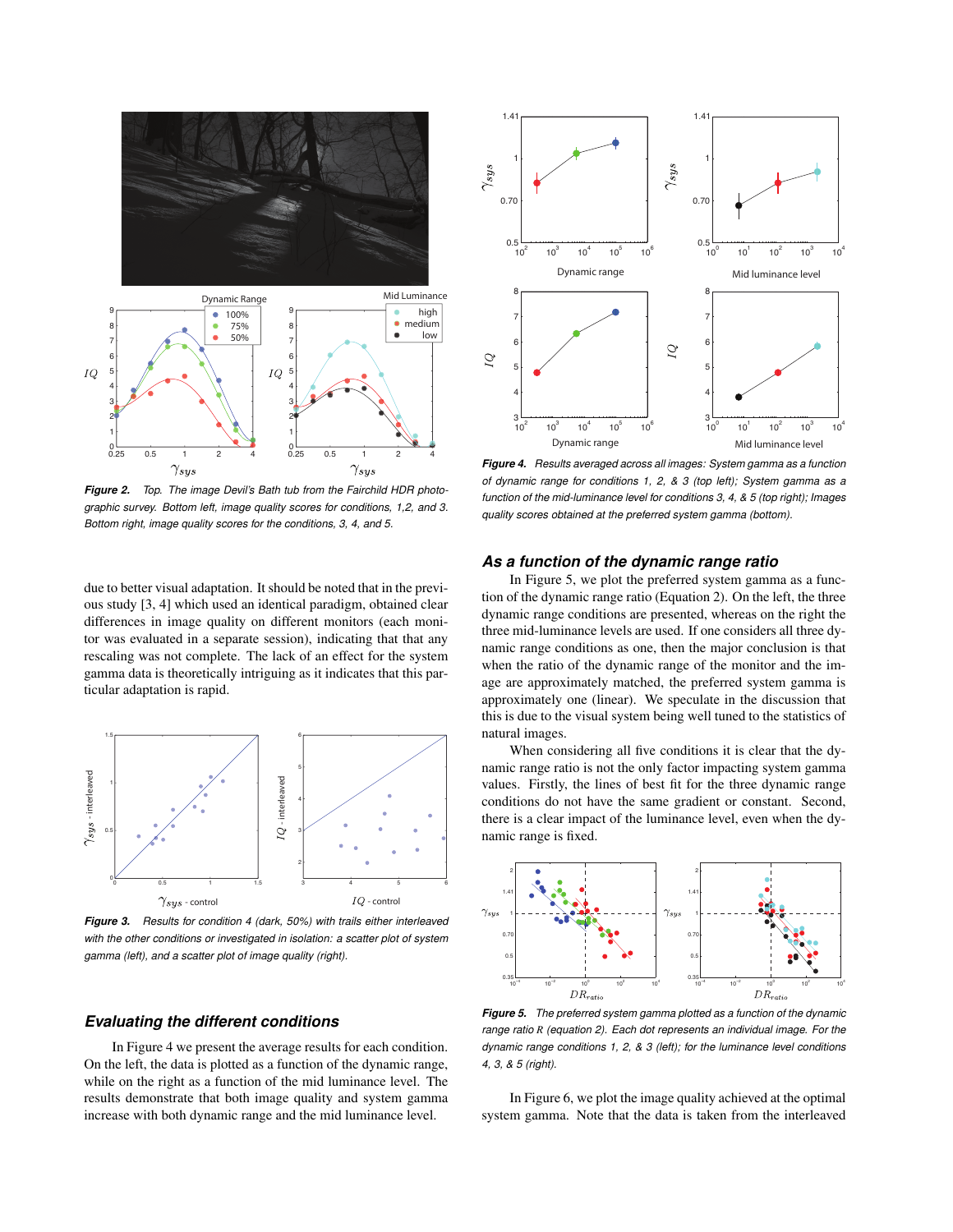conditions, thus there may be mal-adaptation and subjects will have evaluated quality relative to the preceding images' quality. Thus these results are of no use to someone who wants to understand how good an image looks on a given monitor presented in isolation from others. Nonetheless, it is interesting to find that the low dynamic range images presented on the 50% dynamic range, but high brightness condition (monitor condition 5) achieve and image quality comparable to that of the full dynamic range condition. A similar finding has also been reported in [1] and together suggests that there is no benefit to the high dynamic range monitor for images with a low dynamic range. Thus the benefit of high dynamic range monitor appears is that they allow high dynamic range images to be presented with relatively little processing applied. Possible explanations for why there is little benefit of presenting low dynamic range scenes on a high dynamic range monitor are the role of monitor reflectance [17] and/or optical scatter [14] in reducing the effective dynamic range of the perceive image. Both factors plays a greater role when bright (low dynamic range) images are presented.



*Figure 6. The image quality scores, plotted in the same manner as in Figure 5.*

## *Discussion*

Cameras taking a single exposure image can store images either as an unprocessed RAW images or processed JPEG. The processed images should automatically achieve a good visual appearance. Typically the algorithms used to do this are proprietary and considered to be of critical important to the camera makers 'brand', with some brands known for having a particular style, popular with some consumers. This problem has had to be revisited with the advent of high dynamic range technologies and monitors and this paper is an attempt to develop a framework from which the problem of tone-mapping high dynamic range content can be understood. In this regard, we should be clear that HDR content refers to images captured via a method that does not suffer from the potential for over and under exposure, however, the actual dynamic range of the captured images may vary greatly depending on the scene captured. Thus we distinguish between *dynamic range content* and *dynamic range*. This critical distinction is necessary for the development of effective algorithms as the role of the dynamic range ratio in this study would suggest.

System gamma is a simple, but powerful transformation that is easily studied due to its single parameter. Nonetheless, studies of the preferred system gamma using single exposure photography and low dynamic range monitors report that it is difficult to predict the image dependent variability in the preferred system gamma [16]. However, when one uses a broad distribution of dynamic ranges it is clear that the preferred system gamma is largely predictable [19, 3]. This is due to the fact that the median luminance of an image is strongly and inversely correlated with dynamic range [3]. This effect is so strong that for very high dynamic range images over 95% of pixels values may occur with in the first 1% of the total luminance range, whilst for low dynamic range images the luminance distribution is relatively well distributed. As such the value of system gamma needed to achieve even a reasonable looking image varies hugely between images and becomes the dominant factor.

The fact that the preferred system gamma is approximately one when the dynamic range ratio is one, suggests that only limited preprocessing of the image is needed when the dynamic range is correctly reproduced. This in turn suggests that the visual system is well tuned to the statistics of real world images and in particular, the negative correlation between the normalized median luminance of dynamic range described in figure two of [3]. To counter this effect, the nonlinearity applied by the visual system must be increasingly compressive for high dynamic range images. There are two lines of evidence that the human visual system is increasing compressive as the dynamic range of an image increased. First, in a direct study of perceived lightness, Radonjic et al. [13] report increasingly compressive functions as dynamic range increases. Second, Fechner integration of detection thresholds also predicts increasingly compressive functions when a greater dynamic range is evaluated [2, 20].

## **References**

- [1] Akyz AO. Fleming R. Riecke BE. Reinhard E. and Blthoff HH. Do HDR displays support LDR content?: a psychophysical evaluation. ACM Transactions on Graphics (TOG), 26(3), 38. (2007).
- [2] Blackwell HR. Contrast thresholds of the human eye Journal of the Optical Society of America, 1946 JOSA, 36(11), 624-643.
- [3] David K. Bertalmío M. System Gamma as a Function of Monitorand Image Dynamic Range. Journal of Vision, 2016
- [4] Is there a preference for linearity when viewing natural images? Proc. SPIE 9396, Image Quality and System Performance XII, 939614 (8 February 2015);
- [5] Bist C. Cozot R. Madec G. and Ducloux X. Style aware tone expansion for hdr displays In Proceedings of Graphics Interface 2016 Canadian Information Processing Society, Victoria, B.C., Canada 2016.
- [6] Bartleson CJ. Breneman EJ. Brightness reproduction in the photographic process. I Photographic Science and Engineering, 11 (4), 254262. (1967b).
- [7] Bartleson CJ. and Breneman EJ. Brightness perception in complex fields. Josa 57.7 (1967): 953-957.
- [8] Bartleson CJ. Optimum image tone reproduction. Journal of the SMPTE 84.8 (1975): 613-618.
- [9] P Cyriac, M Bertalmio, D Kane, J Vazquez-Corral A tone mapping operator based on neural and psychophysical models of visual perception Proc. SPIE 9394, Human Vision and Electronic Imaging.
- [10] Fairchild MD. Considering the surround in device-independent color imaging. Color Research & Application 20.6 (1995): 352-363.
- [11] Fairchild MD. The HDR photographic survey. In J. Larimer & M. Moroney (Eds.), 15th Color and Imaging Conference (pp. 233238). Albuquerque, NM: Society for Imaging Science and Technology. 2007
- [12] Hulusic V. Debattista K. Valenzise G. Dufaux F. A model of perceived dynamic range for HDR images. Signal Processing: Image Communication, 51, 26-39, 2017
- [13] Radonjic AA, Allred SR. Gilchrist AL. Brainard DH. The dynamic